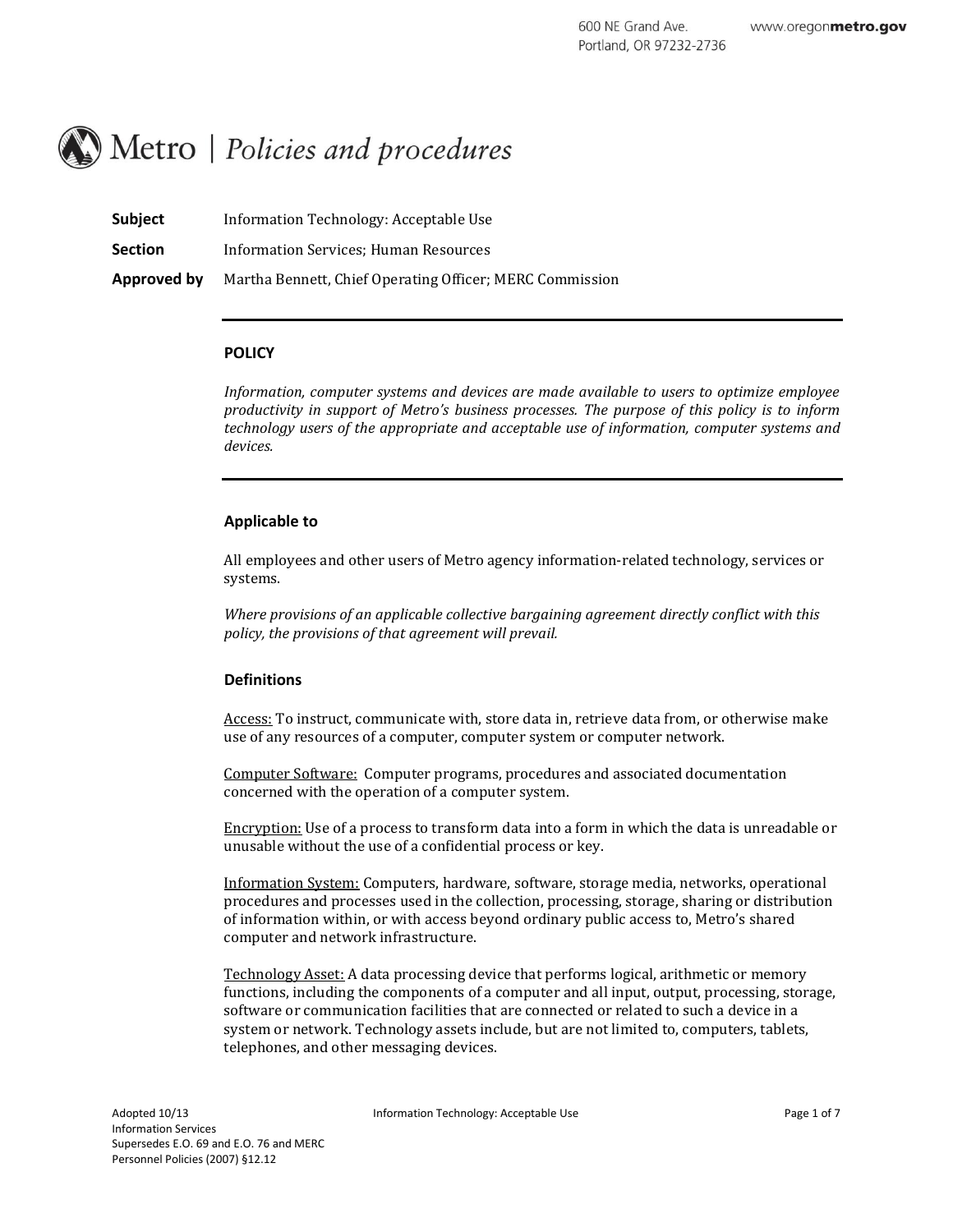Technology Services: Information systems that are functioning on the public network subscribed to by Metro, including services found on the Internet that hold and process mail, files or streams of information.

Users: All Metro employees, volunteers, vendors and contractors who access Metro information assets, and all others authorized to use Metro information technology for the purpose of accomplishing Metro's business objectives and processes.

## **Guidelines**

## **1. Users have no right to expect that any information created on, kept on, or transmitted through the Metro information system is private.**

- a. All information created or kept on Metro information systems, including email, is subject to review for compliance with public records law, regardless of whether the content is business-related or personal.
- b. Metro documents, communications and work products stored on personally owned devices are also subject to public records law. The use of personally owned electronic devices such as home computers, laptops, smart phones and tablets to access Metro's internal networks may subject the personal device to review and possible disclosure.
- c. Metro may monitor all electronic communications and information contained on its systems. Metro may monitor any and all email traffic passing through its email system as well as website visits, other computer transmissions, and any stored information created or received using Metro's information systems.
- d. Metro will disclose or maintain the confidentiality of information in accordance with applicable law.
- 2. Metro information systems and devices are provided for business purposes only; however, Department Directors may approve limited, incidental personal use consistent with the terms of this policy.
- 3. Metro expects employees to comply with normal standards of professional and personal courtesy and conduct in their use of email and other electronic communications.
- 4. The Information Services Department is responsible for issuing guidance, consistent with this policy, to address changing technology or business needs. At a minimum, newly issued guidance will be posted on the IS intramet page and notification will be emailed to employees with Metro email addresses.
- 5. Violation of terms of this policy may result in the limitation, suspension or revocation of access to Metro information systems and can lead to other disciplinary action up to and including termination.

# **Procedures**

## **General security protocols**

- 1. All users must be authorized by Information Services to use Metro technology assets.
- 2. Users are responsible for the security of their passwords and accounts. Users must keep their passwords confidential. Passwords must be changed on a regular basis and should be complex enough that they cannot be easily discovered.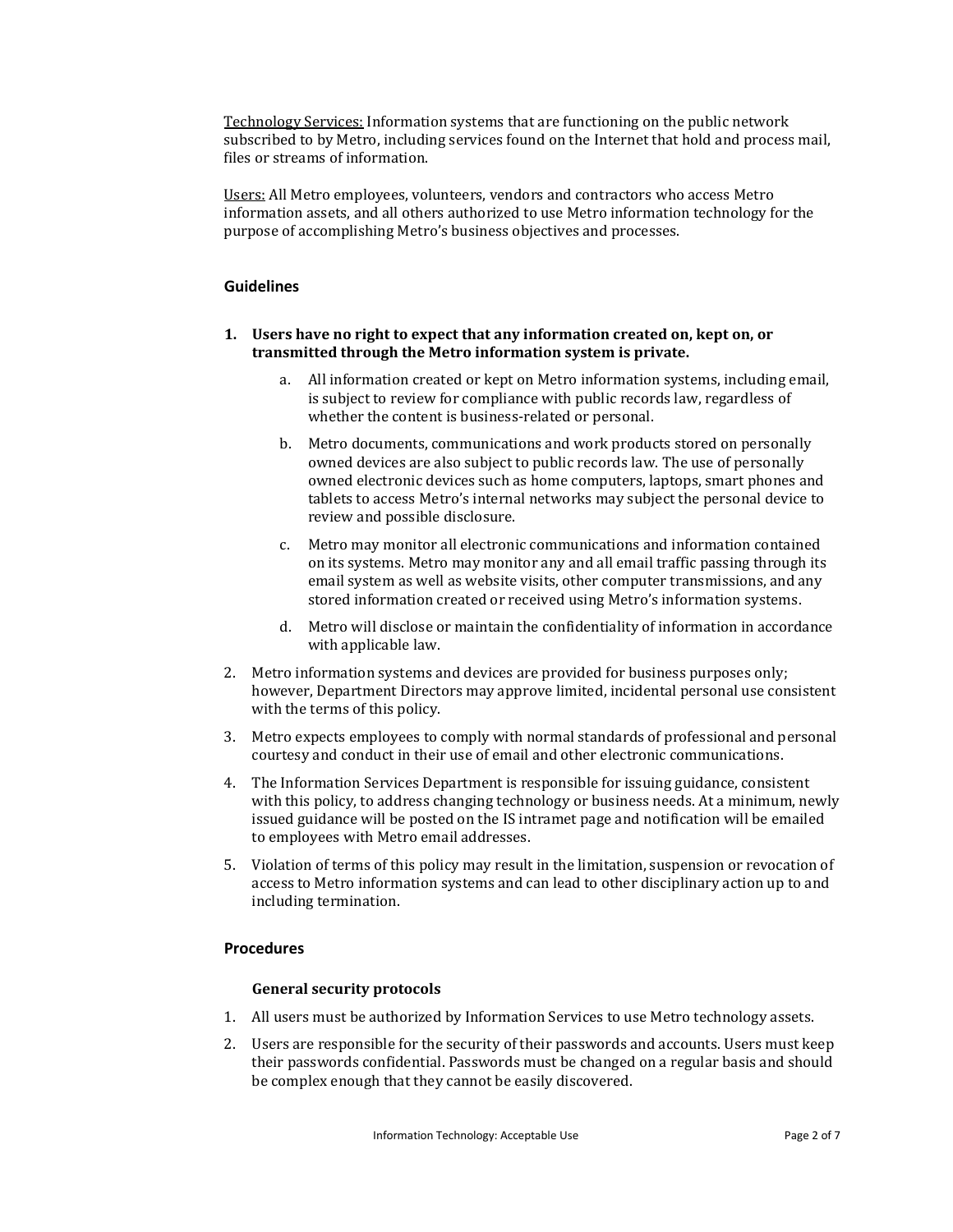- 3. Users of Metro information systems shall respect the confidentiality of other users' information. Users shall not attempt to:
	- a. access third-party systems without prior authorization by the system owners;
	- b. obtain other users' login names or passwords;
	- c. attempt to defeat or breach computer or network security measures;
	- d. intercept, access, or monitor electronic files or communications of other users or third parties without approval from the author or responsible business owners;
	- e. review the files or information of another user without a specific business need to do so.
- 4. **Remote access:** Users may access Metro networks and email from remote locations only with proper authorization and through the use of agency-approved and agencyprovided remote access systems or software.
	- a. Telecommuting is subject to applicable Metro policies and collective bargaining agreements.
- 5. **Software:** Non-approved software, including but not limited to desktop and workgroup applications, screen savers, browsers, application plug-ins and games, may not be downloaded or installed from the Internet, portable computer and storage devices, or other external sources without prior approval from Metro Information Services.
	- a. Approved software is listed on the IS Department intramet page.
	- b. Employees who have an ongoing business need to download non-approved software may request an exception from the requirement to obtain prior approval each time. Such requests must be supported by the employee's supervisor and submitted to the IS Department in writing. IS will evaluate the request with due consideration to the employee's business need, Metro's operational readiness, and the potential security impact. If the request is granted in whole or in part, IS will provide a written description of the expanded approval.
	- c. The IS Director has final authority over software approval decisions.
- 6. **Privately owned electronic devices:** Privately owned devices may not be connected to Metro networks, wireless access points, computers or other equipment without prior approval from Metro Information Services.
	- a. Privately owned devices such as laptops, smart phones and tablets may be connected to the email server over the public internet in accordance with IS Department guidance.
	- b. Hardware devices that are not required for assigned work must not be attached to a Metro-provided computer. All hardware attached to Metro systems must be appropriately configured, protected and monitored so it will not compromise Metro technology assets.
- 7. **Instant messaging and streaming video/audio:** Departments may allow the use of Instant Messaging (IM) and other communications or messaging alternatives for business purposes. Departments may also allow the use of streaming video/audio for business purposes. However, these uses must be approved, documented, and adequately secured and must comply with Metro records and information management policies. The IS Department is authorized to monitor IM communications and video/audio streams as needed for business or legal reasons.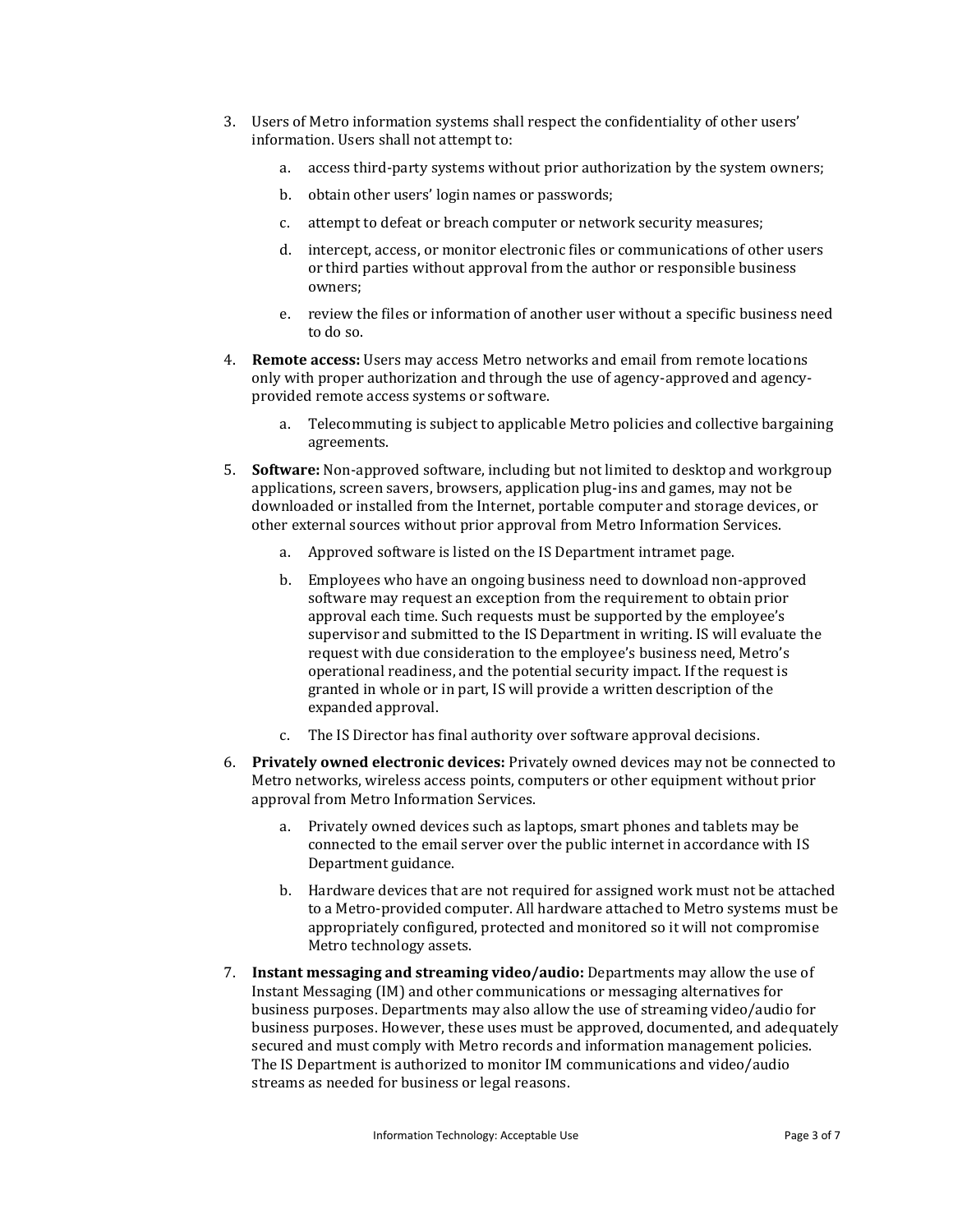- 8. Technology assets must not be used in a manner that impairs the availability, reliability or performance of Metro business processes and systems or unduly contributes to system or network congestion.
- 9. Users are required to report evidence of computer viruses, security breaches, or unauthorized access to the IS help desk as soon as possible.
- 10. Metro-provided email systems and Internet access for the public must be secured appropriately in order to protect Metro technology assets.
- 11. Metro may employ additional security controls, such as limited workstation access, in order to protect Metro technology assets and maintain a secure environment.
- 12. Information Services is responsible for monitoring the use of information systems and assets. At a minimum, IS will monitor on a random basis and for cause. Monitoring systems or processes will be used to create usage reports and the resulting reports will be reviewed by Information Services management for compliance.

#### **Restriction of personal use of Metro technology assets**

- 13. Internet use increases the risk of exposing Metro technology assets to security breaches. Metro can only accept this risk for business uses.
	- a. Business use includes accessing information related to employment with Metro, such as accessing benefit-related information. Approved sites for this purpose are the Oregon Public Employees' Retirement System (PERS), Employee Assistance Program (EAP), Oregon Savings Growth Plan and union contract information.
	- b. Department Directors may determine whether to allow limited incidental personal internet use, such as to check weather conditions or in case of emergency.
	- c. Metro has discretion to determine if an employee's use is personal or business. Employees will not be disciplined for personal use without an opportunity to explain any business reasons for the use.
- 14. Email is to be used for Metro-related business only, except as follows:
	- a. Department Directors may allow employees limited, incidental personal use as long as it does not violate other requirements of this policy and there is no significant cost to the agency.
	- b. Email may be used for union business to the extent allowed in the applicable collective bargaining agreement.
- 15. Metro employees are responsible for exercising good judgment regarding the reasonableness of personal use of Metro's technology assets. No personal use of Metro information systems shall interfere with staff productivity, pre-empt any business activity, consume more than a trivial amount of resources, or be used for personal gain.
	- a. Users may not use Metro technology systems to play computer games, regardless of whether Internet-based, personal, or included with approved software applications.
	- b. Metro systems may not be used for hosting or operating personal Web pages; non-business-related postings to Internet groups, chat rooms, or list services; or creating, sending or forwarding chain emails.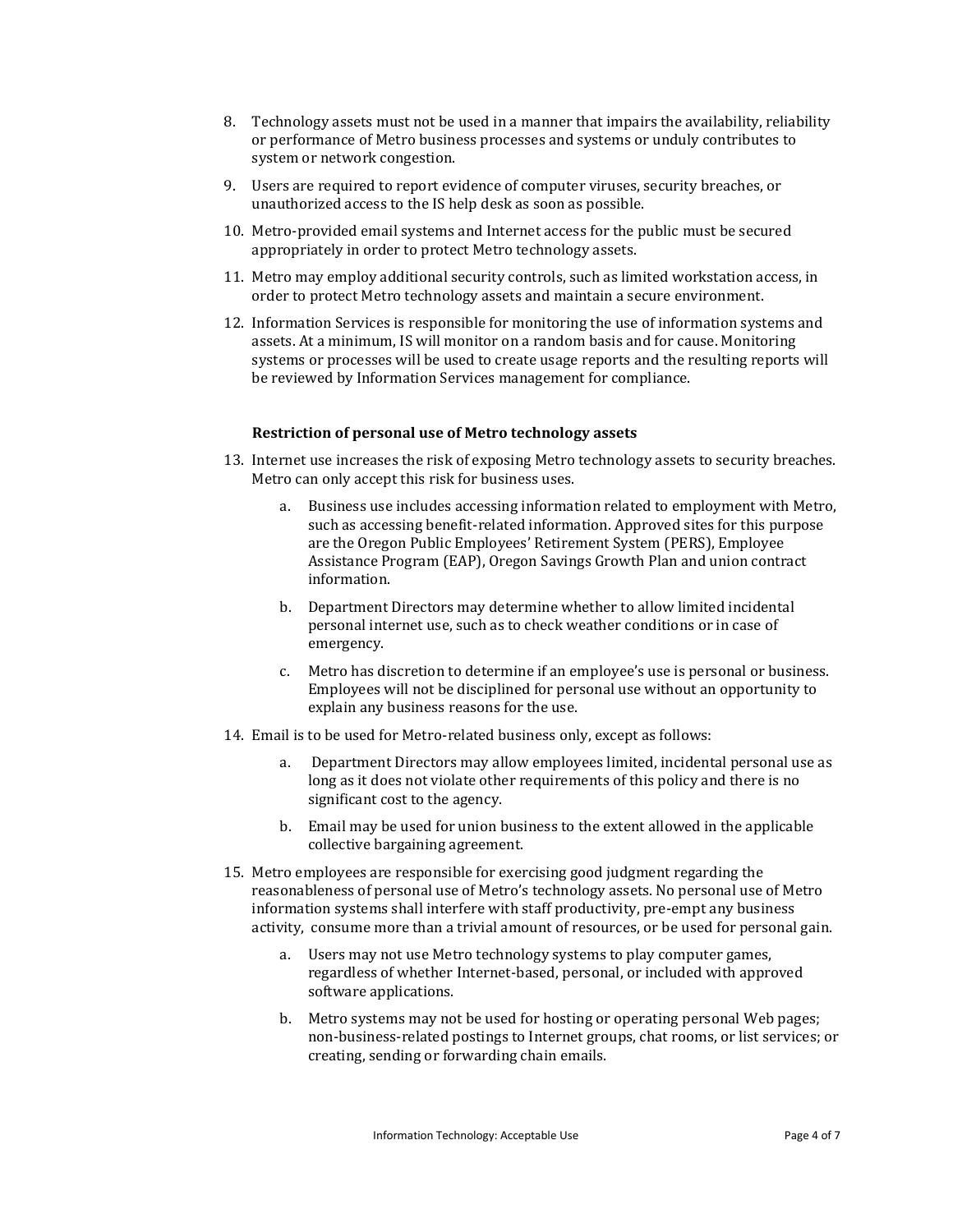c. Metro information systems, other than the intramet bulletin board, may not be used for personal solicitation. Systems may not be used to lobby, solicit, recruit, sell or persuade for or against commercial ventures, products, religious or political causes, or outside organizations.

#### **Prohibited uses**

- 16. Metro networks and systems shall not be used to intentionally view, download, store, transmit, or retrieve any information, communication or material that:
	- a. is harassing or threatening; is obscene, pornographic or sexually explicit;
	- b. is defamatory;
	- c. fosters hate, bigotry, discrimination or prejudice or makes discriminatory reference to race, age, gender, sexual orientation, gender identity, religious or political beliefs, national origin, health or disability;
	- d. is untrue or fraudulent;
	- e. is illegal or promotes illegal activities;
	- f. is intended for personal profit;
	- g. facilitates Internet gaming or gambling; or
	- h. contains offensive humor.
- 17. Under certain circumstances, there may be legitimate business reasons to access materials that are otherwise prohibited. Employees should obtain supervisor approval before accessing such materials.
- 18. Users shall not intentionally destroy data in an attempt to misrepresent data in Metro information systems.
- 19. Personal hardware or software may not be used to encrypt any Metro-owned information except with express prior permission and direction from Information Services.
- 20. Users shall not send email or other electronic communication that attempts to hide the identity of the user or represent the user as someone else. Users shall not utilize proxy devices or servers to hide their identity or to circumvent existing security. No use of scramblers, remailer services, drop-boxes or identity-stripping methods is permitted.

## **Additional legal requirements**

- 21. All information created on or stored within Metro's applications, systems, devices and networks, whether on or off-premises, is the sole property of Metro and subject to its sole control, except as required by contract. In addition, all Metro documents, communications and work products are the sole property of Metro, regardless of whether the information is stored, accessed or transmitted via Metro-owned or personally owned devices such as computers, tablets, and cell phones.
	- a. No part of Metro agency systems or information is or may become the private property of any system user.
	- b. Metro owns all legal rights to control, transfer, or use all or any part or product of its systems.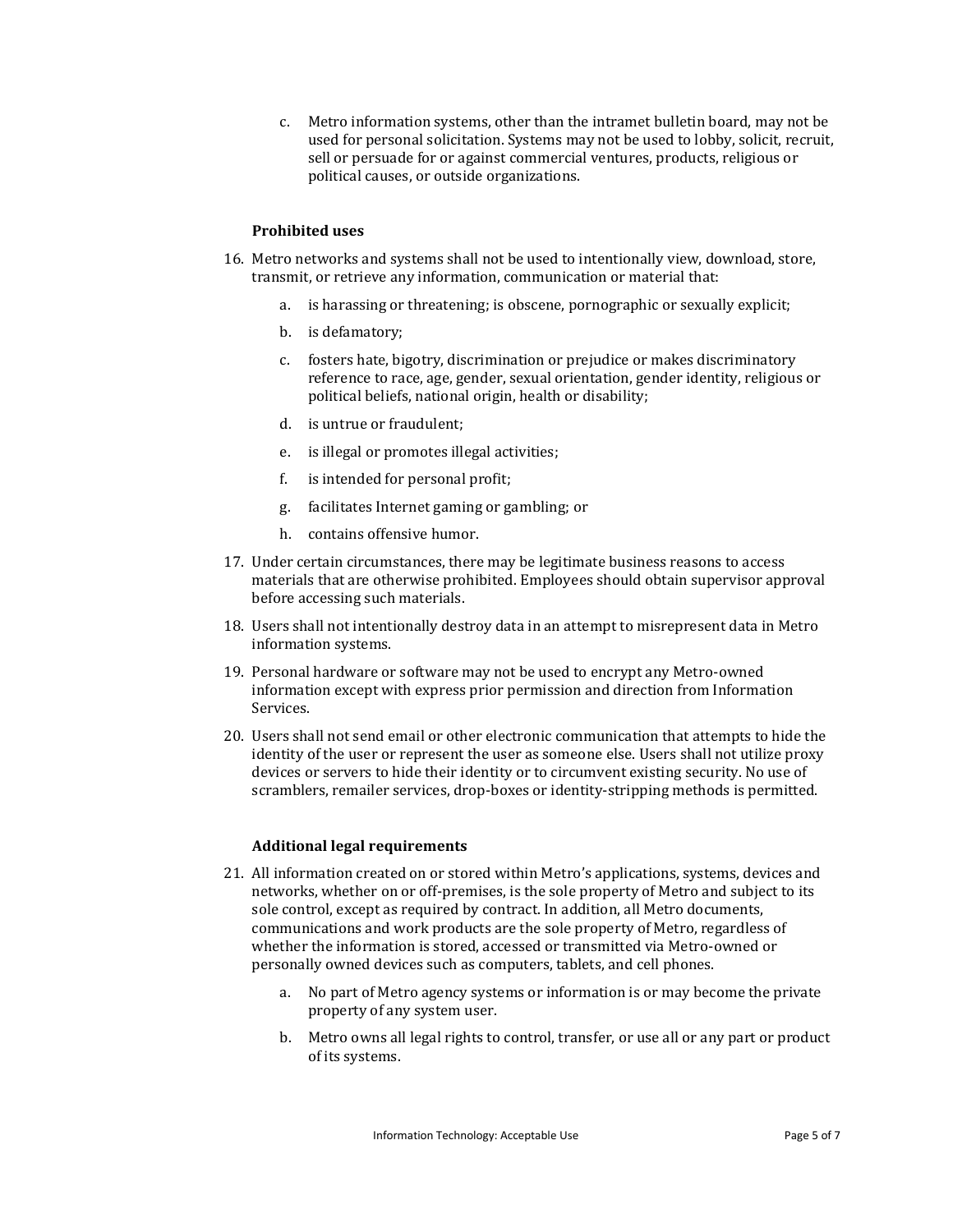- c. Metro is under no obligation to store or forward the contents of an individual's email inbox, outbox or contact list either during or after their employment.
- 22. Use of Metro information systems must comply with copyrights, licenses, contracts, intellectual property rights and laws associated with data, software programs and other materials made available through those systems.
- 23. Users must comply with Metro's records retention policies.

## **Responsibilities**

#### Employees:

- Take reasonable steps to ensure the physical security of Metro technology assets and passwords and report missing, lost or stolen Metro technology assets to their supervisor immediately.
- Use Metro technology assets in a manner consistent with the Acceptable Use Policy, seeking answers to any questions about the policy from their supervisor or the IS help desk as needed.

#### Supervisors:

- Ensure that authorized users have received training on acceptable use through the Metro Learning Center software or have received and signed a hard copy of the policy.
- Submit new account request forms for new employees.
- Review and update employee access when requested.
- Ensure employees are using Metro technology assets in a manner consistent with the Acceptable Use Policy and guard against inappropriate use of such assets by employees.
- Coordinate with the agency's Information Services and Human Resources Departments on violations of acceptable use of Metro technology assets.

#### Department directors:

- Ensure that department purchases for Metro technology assets are restricted to only those necessary for the conduct of official business and that standards for hardware and software are followed.
- Ensure appropriate usage of Metro technology assets and compliance with applicable rules and policies.

#### Information Services:

- Implement firewall, anti-virus, role provisioning, password controls, web surfing and Email filtering mechanisms, ensure their maintenance, and monitor logs and reports for system performance and compliance.
- Report policy violations to the Human Resources Department and/or supervisory staff as appropriate.